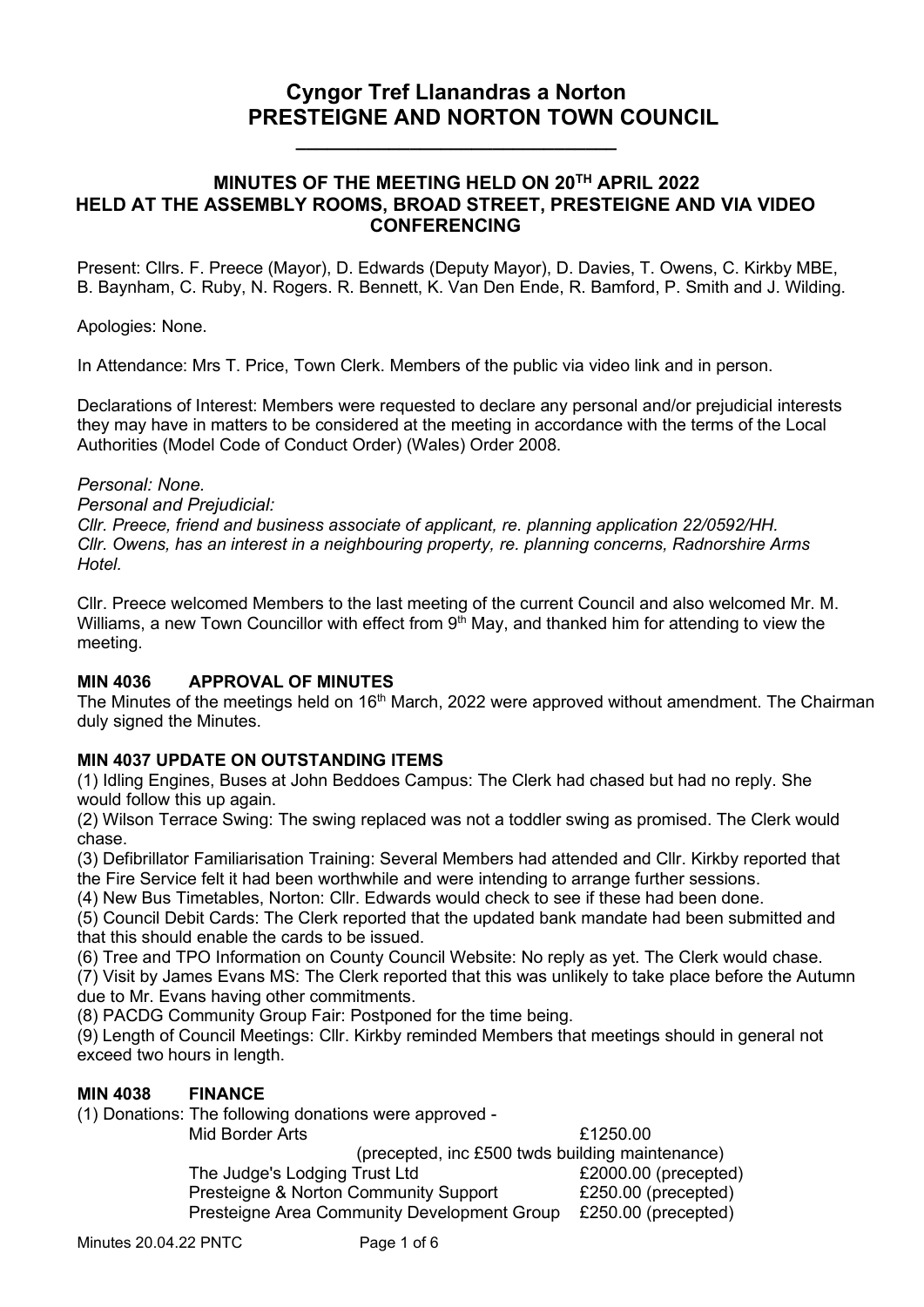| <b>East Radnorshire Care</b>                         | £2000.00 (precepted)        |
|------------------------------------------------------|-----------------------------|
| <b>Warden Guardian Foundation</b>                    | £250.00 (precepted)         |
| <b>Wales Air Ambulance</b>                           | £300.00 (precepted)         |
| Presteigne Memorial Hall                             | £1250.00 (precepted)        |
| Powys CAB                                            | £200.00 (precepted)         |
| <b>Brecon &amp; Radnor Samaritans</b>                | £250.00 (precepted)         |
| Presteigne Youth Project                             | £1000.00 (precepted)        |
| <b>Presteigne Festival</b>                           | £1250.00 (precepted)        |
| Presteigne & Norton Floral Arts Society              | £200.00 (precepted)         |
| (2) Payments: The following payments were approved - |                             |
| <b>Highground Maintenance Ltd</b>                    | £319.57 MEADOW ACC          |
| Mrs T.A. Price                                       | £1393.42                    |
| <b>HM Revenue &amp; Customs</b>                      | £591.35                     |
| NEST (Pension contributions)                         | £132.30                     |
| Mrs. T. Lloyd-john                                   | £390.49                     |
| Mrs T.A. Price (expenses inc stamps)                 | £115.61                     |
| One Voice Wales (annual membership)                  | £498.00                     |
| Mrs F. Preece (refund paint – finger posts)          | £47.23                      |
| Audit Wales (external audit fee)                     | £255.00                     |
| SLCC (annual membership)                             | £234.00                     |
| Border Janitorial (toilet rolls)                     | £74.40                      |
| The School Sign Shop (BSL signage)                   | £64.68                      |
| Cleanmy (toilet cleaning supplies)                   | £36.86                      |
| Naturescape (refund K. Van Den Ende)                 | £112.99                     |
| <b>Presteigne Building Supplies</b>                  | £82.23                      |
| L. Stephens (internal audit fee)                     | £99.00                      |
| T. Price (refund annual zoom subscription)           | £100.72                     |
| EDF Energy (Barn)(Direct Debit)                      | £25.07 MEADOW ACC           |
| EDF Energy (Hereford Street toilets) (Direct Debit)  | £154.06                     |
| Mr. N. Close                                         | £157.50 MEADOW ACC          |
| Mr. N. Close                                         | £87.50                      |
| Cartridge People (refund T. Price)                   | £304.70                     |
| HSBC (bank charges)                                  | £8.00.                      |
| HSBC (bank charges)                                  | £17.43 MEADOW ACC           |
| PACDG (street cleaning funds)                        | £250.00                     |
| Cartridge People (refund T. Price)                   | £304.70                     |
| N. Close (refund Crown Paint)                        | £38.40 MEADOW ACC           |
| Chemassist                                           | £333.60                     |
| (3) Receipts: The following receipts were noted -    |                             |
| Welsh Water (compensation)(inc in 21-22 Accounts)    | £8500.00 MEADOW ACC         |
| Allotment Rent (21-22 Accounts)                      | £224.00 MEADOW ACC          |
| Allotment Rent (22-23 Accounts)                      | £56.00<br><b>MEADOW ACC</b> |
| H. Roberts (donation – use of barn)                  | £30.00 MEADOW ACC           |
| HMRC (VAT refund)                                    | £5608.37                    |
| Heritage Lottery (advance re. land purchase)         | £186,000.00                 |

Agree to transfer the lottery advance to the main savings account for the time being.

(4) Transfer of £154.89 from the Meadow Account to the Treasurer Account to cover the additional hours paid to the Clerk in March for allotment work: Approved.

(5) Annual VAT return and Year End Payroll information to HMRC: The submission of the end of year returns for payroll and VAT were noted.

(6) Review of Project and General Reserve Balances and budget information to 31<sup>st</sup> March: Members considered the documents as circulated. It was agreed to add an allocated reserve fund for the external audit to smooth out costs given the increased audit that would occur every three years. Cllr. Kirkby queried the amount spent on Christmas lights and it was noted that the invoice for the installation and removal of the 2021/22 lights had not yet been received. The line for the spend on the Lugg View Playground to include the note that this was funded via a lottery grant.

(7) Approval of Annual Accounts for 2021/22: Approved as circulated.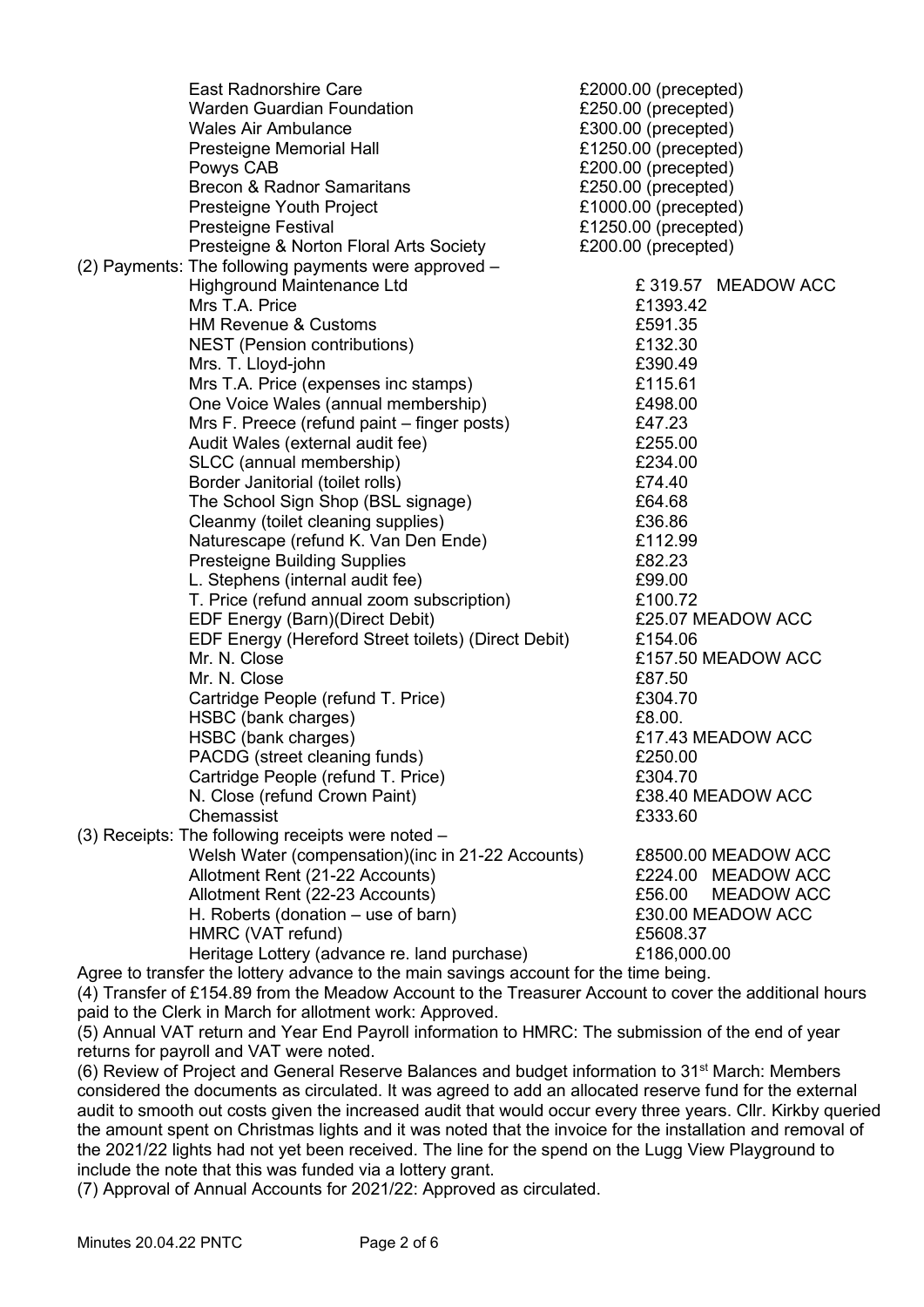(8) Request for the payment of £200 from the Platinum Jubilee Celebrations Budget to be paid to Norton Sports Committee for the Norton celebrations: Agreed that £200 be paid.

(9) Request from Climate Crisis Working Group for £44.95 from Climate Crisis Fund for Woodland Trust Tree leaf ID swatches: Agreed.

(10) Internal Audit Report - 2021-22 accounts: Members noted the full report details of which had been circulated to all in advance of the meeting. There were no issues raised and therefore no matters to review.

(11) Update re. grant application for IT equipment: The Clerk advised that PAVO had recommended the more expensive equipment and suggested an alternative fund to apply to for the larger amount that would be needed. In the meantime the application to the PAVO fund would be placed on hold. Members agreed that the Clerk apply for the more expensive equipment and be authorised to use the allocated budget amount to match fund such equipment should it be needed. If any monies were needed over this the Clerk would come back to the Council in May with details and for agreement.

# **MIN 4039 PLANNING**

(1) Planning applications: The following application was considered –

22/0663/HH Grid Reference: E:330824 N: 265079 Proposal: Erection of a home office / garden store Site Address: Porthleven House, Presteigne, LD8 2ET. Resolved no objections providing the proposed building does not impinge on the parking requirements for the property.

22/0643/HH Grid Reference: E:330368 N: 266732 Proposal: Single storey rear extension, together with internal and external alterations Site Address: 24 Caefelyn, Norton, Presteigne, LD8 2UB. Resolved no objections be raised.

*Cllr. Preece left the room for the duration of the following item.*

22/0592/HH Grid Reference: E:331832 N: 264071 Proposal: Single storey extension to existing garage Site Address: The Garden House, Greenfield Road, Presteigne, Powys LD8 2AY. Resolved no objections be raised.

*Cllr. Preece returned to the room.*

(2) Planning Decisions: The following decisions were noted –

22/0045/HH 22 Orchard Close, Presteigne: Approval 8<sup>th</sup> March.

21/1442/FUL Rockbridge Park, Discoed: Consent 9<sup>th</sup> March.

21/2146/FUL Unit 2, Presteigne Industrial Estate, Presteigne: Approval 16th March.

(3) Email of Concern re. building work at Radnorshire Arms: Members noted the email of concern from a resident and also raising issues of ownership of part of the land being developed. It was agreed that the Clerk again write to the County Council to ask for progress on the enforcement enquiry, to express disappointment that nothing has been done to date and to inform it that concerns had now also been raised by a resident. She was also asked to find out if the potential development would be affected by the phosphate issue currently delaying other applications in Powys.

## **MIN 4040 HIGHWAYS, HOUSING AND ENVIRONMENT**

(1) Dark Skies/Lighting: Members noted that BBC Wales had asked to come to the town in late May to do some filming in relation to the project. Members agreed to support the filming and the Members to be part of the filming to be agreed at the May meeting. The County Council had indicated that it hoped to complete the work on the street lights by the end of the Summer.

(2) Climate Crisis: Cllr. Bamford provided an update as follows –

- Nature Reserve Grant Update: Advance funding received for the land purchase and both sides had appointed a solicitor. Cllr. Bamford reported that much work could of course not start until the purchase was complete.
- Trees and Cakes at the Warden event on May 8th, 2 4 pm: To include a walk led by the Radnorshire Wildlife Trust. Noted.
- 150 Yellow Rattle plugs planted on verges in Presteigne and Norton: Noted.

(3) Welsh Water Sewage System Upgrade Update: No progress report on works. Cllr. Wilding expressed concern at the phosphate issue and its effect on development with planning applications being held given the problem. The Clerk was asked to write again to Welsh Water, explaining the effect on development and asking if the date for compliance could be brought forward.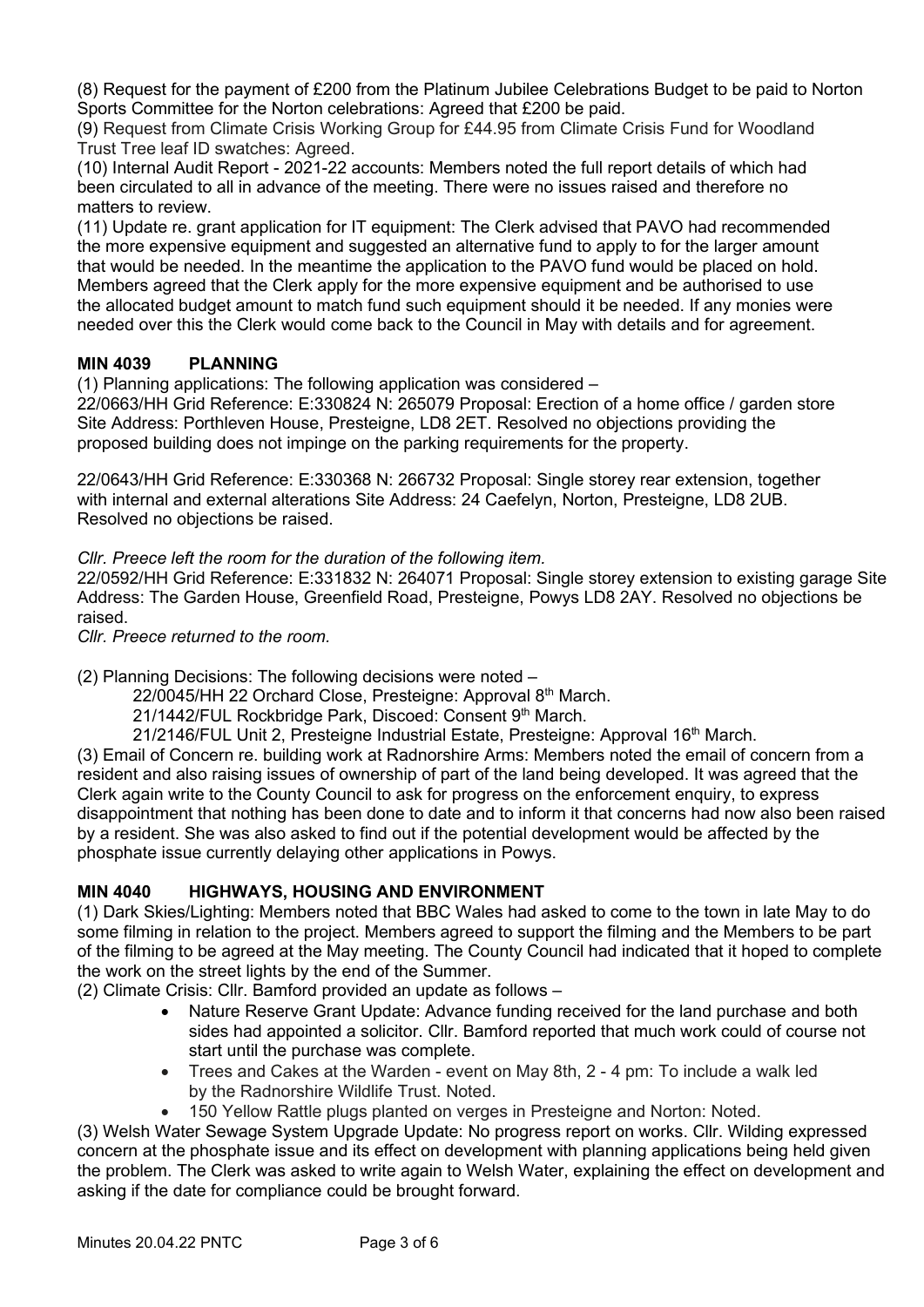(4) Update re. No Entry Sign Lighting, Hereford Street: Members noted that the signs were not lit at the start of the trial. The Safe Routes Officer was chasing this up re. the electric connection and Street Lighting have advised further work to try to solve the electrical problem on the no entry signs is currently scheduled for next month. They were also looking at the no entry signs on Broadaxe Lane, as the lights have stopped working (or are intermittent) on both*.*

(5) Fold Farm Footpath Update:

Progress with Complaint to Ombudsman: The Clerk had received a reply indicating that a local Council could not submit a complaint. Cllr. Kirkby was very concerned at the time wasted in being misinformed and it was agreed that the Clerk write to the PCC Officer expressing disappointment and asking how to take the matter further with the County Council. The planning inspectorate and Senedd Member, James Evans to be copied into the email.

Advice/assistance from the Ramblers Association: The Clerk was asked to contact the Rambers to see if there was any assistance they could offer.

(6) Reply re. Parking Spaces opposite Farmer's Arms, Hereford Street: Members noted the reply from the Officer. Cllr. Kirkby expressed disappointment that nothing was likely to be done in the near future and pointed out that even at the time of the last full review the full Town Council had supported the removal of the spaces. It was agreed that this was an issue to be further considered by the new Council in the Autumn.

(7) Presteigne Roundabouts, reply re planting costs/work plan: Members noted the work plan provided and noted that the was no planned expenditure on plants this year. Cllr. Baynham pointed out that there was a mention of help to dispose of grass cuttings and it was agreed that the Town Council was not in a position to help with this.

## **MIN 4041 NORTON**

(1) Norton Community Trust Update: Cllr. Wilding confirmed that the lease had now been signed by the Trust and they were awaiting the signature on behalf of the Church. Compliance with the planning permission conditions had progressed.

Cllr. Kirkby mentioned the Presteigne and Norton Community Trust and the willingness of retiring Town Councillors to continue on the Trust for the time being. The Clerk would note this for the May agenda. (2) Defibrillator at Norton Manor Park: The Clerk reported that the batteries and pads had been replaced and that the defibrillator was now checked weekly by Mr. Close. The changeover of ownership on 'The Circuit' was proving difficult and had not yet been completed.

(3) Community Speedwatch: A training session had now been held but with just three participants, including Cllr. Edwards. Hi visibility wear had been provided by the police and the Council signs were in the keeping of Cllr. Edwards. All was ready for some sessions to take place although as three were required each time more volunteers were needed.

## **MIN 4042 SITES AND BUILDINGS**

(1) Public Conveniences: Wilson Terrace Toilets was now re-opened for the Spring/Summer.

- (2) Allotments: Members noted the following
	- Request for extended compost bin on one plot: Agreed to permit a three metre bin for composting.
	- Rent Collection: All rents now received.
- (3) Meadows: Members agreed the following
	- Quote to mow car park field: Agreed to accept quote from the Council's usual grass cutting contractor.
	- Update re. rat problem: Visits were now complete and no current signs of activity in that area.
	- Rabbit Numbers: Cllr. Baynham had received a comment from a resident that there were increasingly large numbers of rabbits on the Meadow and suggesting that numbers be reduced. Members felt that no action should be taken at the present time but that the situation be monitored.
	- Insurance requirements for users of the new barn for classes: The Clerk reported that following a query from a potential new user she had investigated the need for public liability cover for instructors using the new barn. The Council's insurer had confirmed that unless acting as volunteers for the Council then any commercial or private users needed the insurance cover. Members noted this and confirmed that the Clerk should request sight of insurance policies in each case.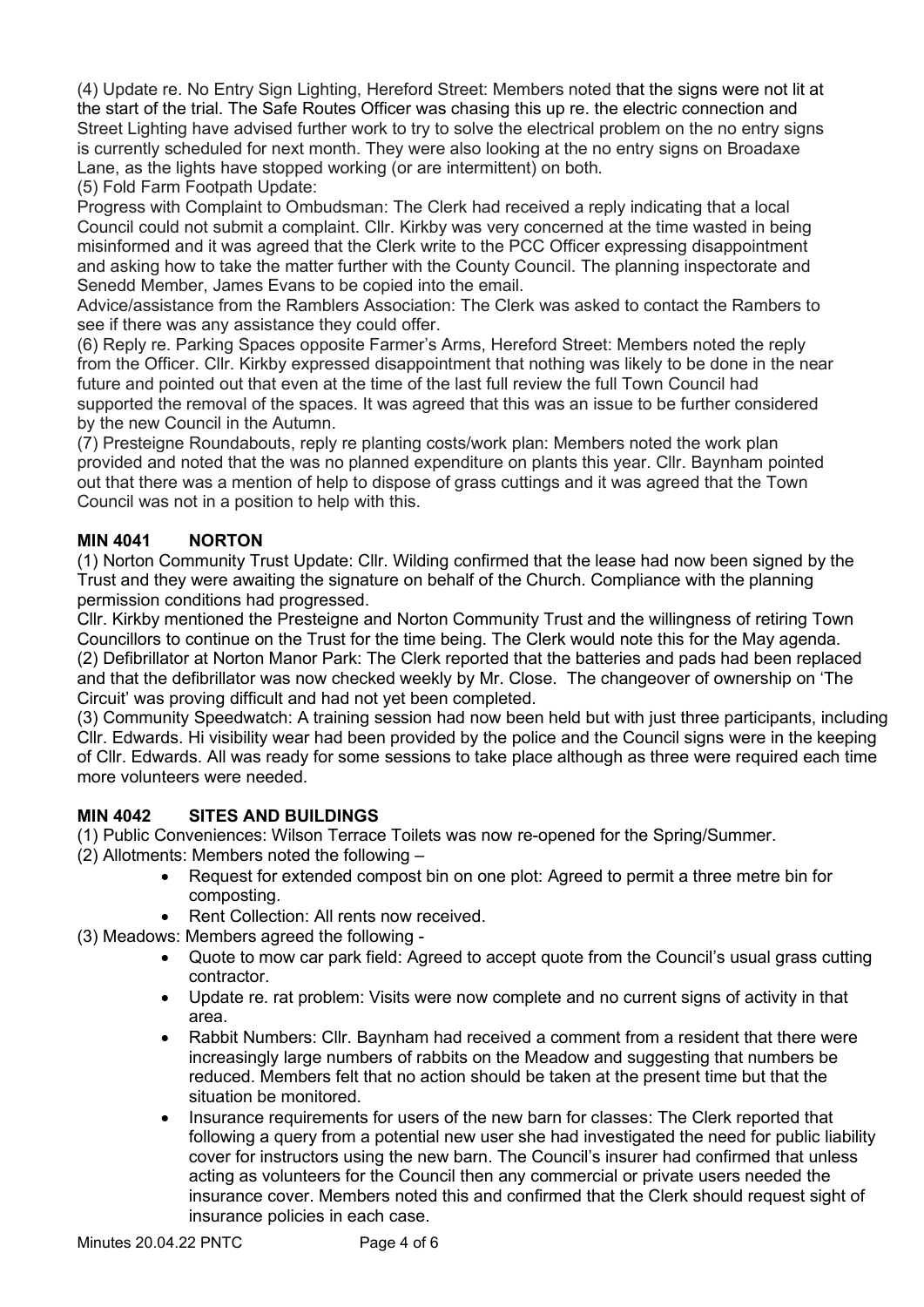• Next Sites & Buildings Committee: Noted to be arranged for late May/June.

(4) Adopt a Bench: The Clerk had not received any enquiries since the last meeting.

(5) Boultibrooke Weir: Members considered the updated quote received. Cllr. Wilding suggested that the hire of a hymac could probably be achieved locally at a lower charge and agreed to investigate this. He also suggested that when applying for the necessary permit the remit include emergency works to the weir itself. Members agreed to accept the updated quote, to ask about inclusion of emergency repairs to the weir and for Cllr. Wilding to look into hiring a hymac locally. Members agreed that the monies additional to that budgeted be taken from the Meadow account using part of the compensation payment from Welsh Water.

## **MIN 4043 CORRESPONDENCE/GENERAL ITEMS**

(1) Town Wifi Update: The Clerk reported that two businesses had now signed the agreements to host a unit and the County Council had provisionally agreed to host two units on the Assembly Rooms. Two further units were available for the High Street and Cllr. Preece agreed to follow up on these. No units had yet been installed but it was hoped this would happen in the near future.

(2) Community Broadband Scheme Update: One hundred and forty-two premises were still needed to reach the 25% target. The County Council Community Broadband Officer had agreed to attend a future Farmer's Market to promote registrations.

(3) Storage Arrangements – Town Council Documents: The Clerk had not yet received any response from the Judge's Lodgings. Cllr. Wilding suggested scanning the documents so they could be stored digitally and agreed to provide the Clerk with contact information for a company doing this work so a quote could be obtained. In the meantime the Clerk would sort through the paperwork stored and securely destroy as much as possible.

(4) Possible Storage at Youth Centre: Cllr. Kirkby explained that the Youth Project had considered this as a possibility for land at the rear of the Old School and as a replacement for the use of the former sixth form building. There would be a need to purchase storage containers for this. Members considered the suggestion but felt that a better site would be Went's Meadow so that the general use items such as the tables and gazebos would be easily available for town events on site. Cllr. Wilding agreed to look into the possible purchase of a container. The Clerk was asked to see if the Welsh Water contractor was likely to have any containers it would not be taking to its next project.

(5) Platinum Jubilee Celebrations Update: Work on the celebrations in both Presteigne and Norton was ongoing.

(6) Update re. removal of business rates for Town & Community Councils and public buildings (e.g. library): Members noted that One Voice Wales continued to raise this with Welsh Government but were disappointed it had taken so long with no result.

(7) Letter from Green Lane Association: Noted. No action needed.

(8) Request from PACDG re. Local Services Register: Members considered the request for the PACDG local services register to be added to the Town website. They felt it was unfair to charge for advertisements on the site when others would be listed within the register free of charge and that the option for businesses and tradesman could take out a proper advert if it wished. There were also concerns that there would be an adverse impact on advertising revenue not only on the website but primarily for the Parish Magazine. Given the above it was agreed not to include the register.

(9) Email of concern re. Lugg Bridge: Members noted the email and the concerns raised. The Clerk had already responded to the resident giving information supplied by the County Council on the need for a weight limit on the bridge but not on the issue of the section of wall that had fallen out. Cllr. Baynham reported that the County Council Emergency Planning Department had been made aware and had contacted Natural Resources Wales. The Clerk was asked to speak to NRW to see what was being done. (10) Email re. safety concerns re conifer tree: Members noted the concerns and that the County Council was looking into the ownership of the tree.

## **MIN 4044 TOWN COUNCIL SURGERY**

No April or May Surgeries. Surgeries to recommence in June.

# **MIN 4045 COUNTY COUNCILLOR'S REPORT**

Cllr. Baynham reported the following –

- Cabinet Meetings continuing although not making major decision.
- Election Day  $5<sup>th</sup>$  May.